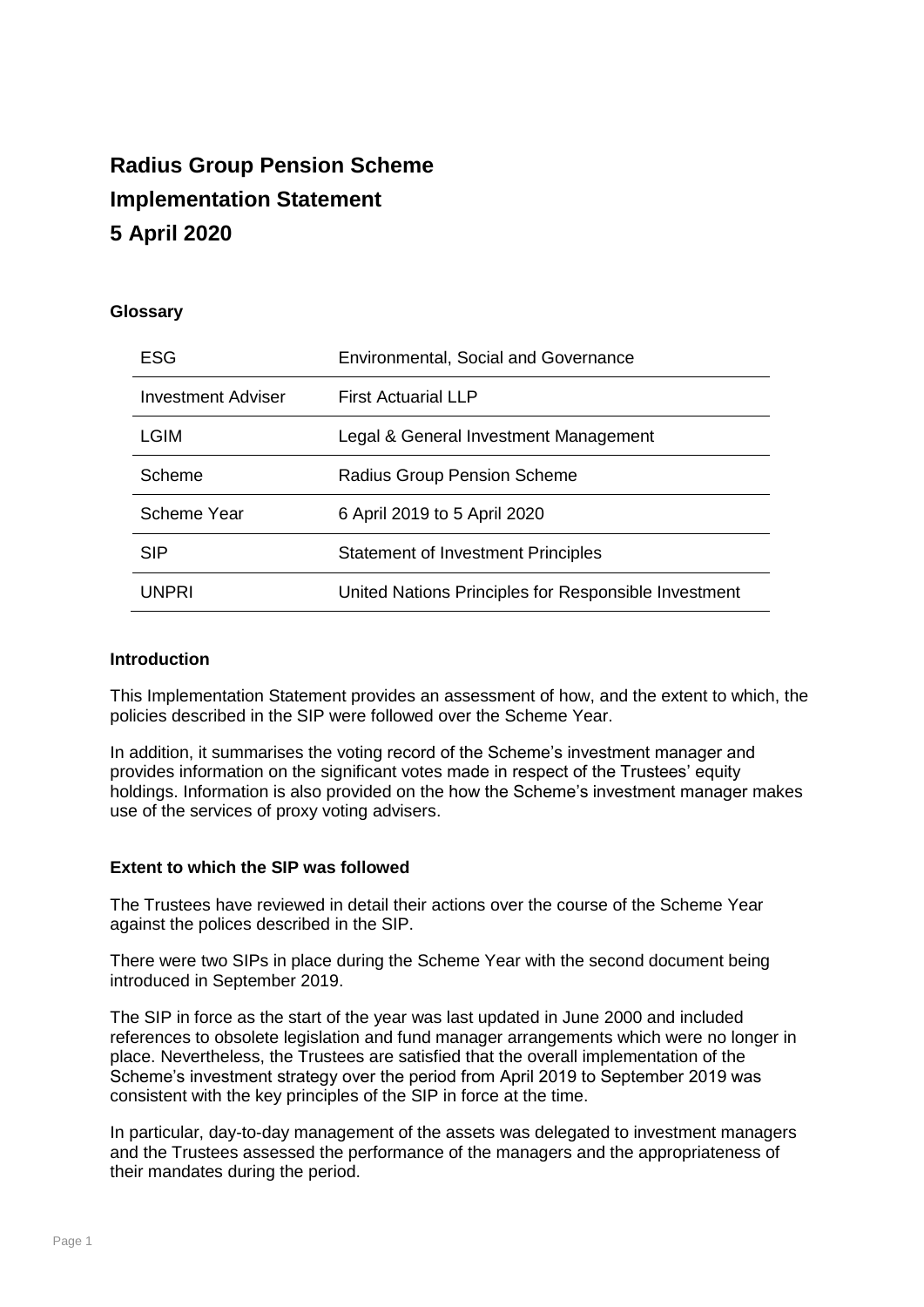In assessing the appropriateness of the managers, the Trustees were mindful of the Overall Investment Objective, as set out in the SIP in force at the start of the period, which was to maximise long-term return through capital growth and income which does not involve undue risk.

Changes to the strategy which were implemented in April 2019 were consistent with this objective – the changes increased the diversification of the Schemes' assets and introduced specialist liability matching funds which help to reduce the volatility of the Scheme's funding position. In making these changes, the Trustees received advice from their investment adviser and considered the ESG characteristics of the existing and new funds.

Over the course of the period, the Trustees considered the performance of the funds held and assessed the risk associated with the investments.

The SIP in force at the start of the year stated that the SIP would be reviewed on an annual basis. This has not happened – resulting in the SIP becoming out of date. The Trustees have now updated the SIP (and indeed have updated it again since the end of the Scheme Year). In future, the Trustees will review the SIP at least every three years and without delay after any significant change in circumstances or investment strategy.

With one exception, the Trustees are satisfied that they have complied fully with the SIP that came into effect in September 2019. The position with regards voting is considered in more detail in the next section of this statement.

The exception is that the Scheme's AVC arrangements have not been reviewed for some time.

# **Voting Behaviour**

An investment in equities (shares) brings with it an entitlement to vote at general meetings of the company whose shares are held. The Scheme's assets are invested in pooled funds and some of those funds include an allocation to equities. Where equities are held, the investment manager has the entitlement to vote.

Over the Scheme Year, the Scheme invested in the following funds which included an allocation to equities:

- LGIM (70:30) Global Equity Index Fund
- LGIM Diversified Fund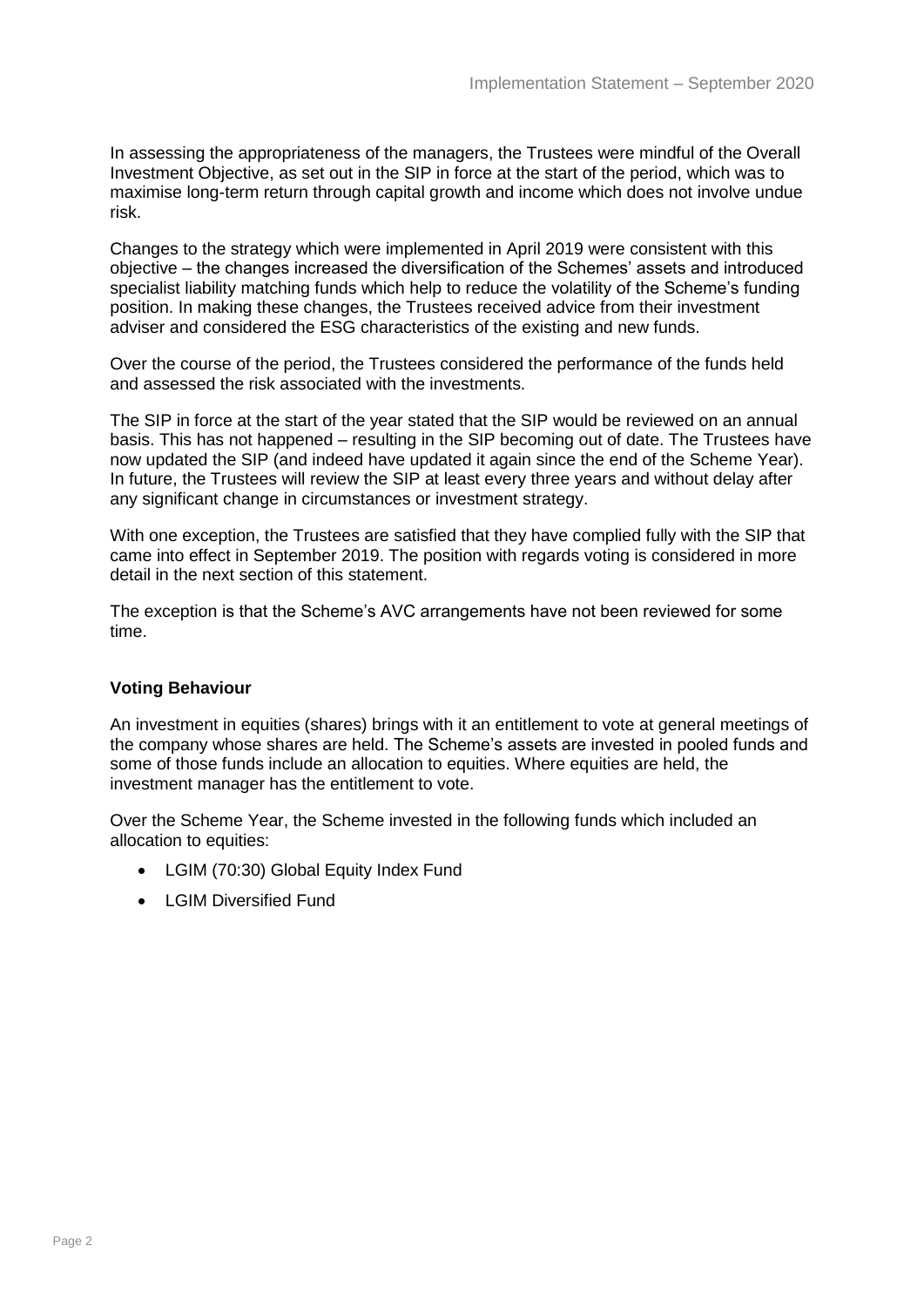### **Voting and Engagement Policies in the SIP**

The highlighted sections below reflect the wording relating to voting and engagement in the Scheme's SIP. An assessment is also provided of the extent to which this SIP wording was followed over the course of the Scheme Year.

The Scheme had two SIPs in place over the Scheme Year which applied for the following periods:

- 1. Period 1 6 April 2019 to 26 September 2019
- 2. Period 2 27 September 2019 to 5 April 2020

#### Period 1:

To the extent that the Overall Investment Objective is not prejudiced, the Trustees may appoint investment managers who take into account, as they see fit, social, environmental, and ethical considerations in the selection, retention and realisation of investments, and the exercising of any rights attaching to these investments.

The Trustees revised the investment strategy in April 2019 introducing allocations to new pooled funds. Before selecting these funds, the Trustees considered their ESG characteristics – based on information provided by the Investment Adviser.

#### Period 2:

A new SIP was signed in September 2019 to ensure that the document reflected the Scheme's current investment strategy and to ensure compliance with new legislation which came into effect on 1 October 2019.

The new SIP replaced the above wording with more rigorous wording relating to voting and engagement.

The new wording expressed a sentiment that, although the Scheme's assets are invested in pooled investment vehicles (meaning that ongoing engagement with the underlying companies will be determined by each investment manager's own policies on such matters), the Trustees wish to encourage best practice in terms of stewardship.

The new SIP wording explained that the Trustees would:

- take a manager's stewardship policy into account (to the extent it is deemed to be financially material) in the selection and monitoring of investment managers;
- normally expect investment managers to be signatories to the UNPRI and the UK Stewardship Code; and
- expect investment managers to take ESG factors into account when exercising the rights attaching to investments.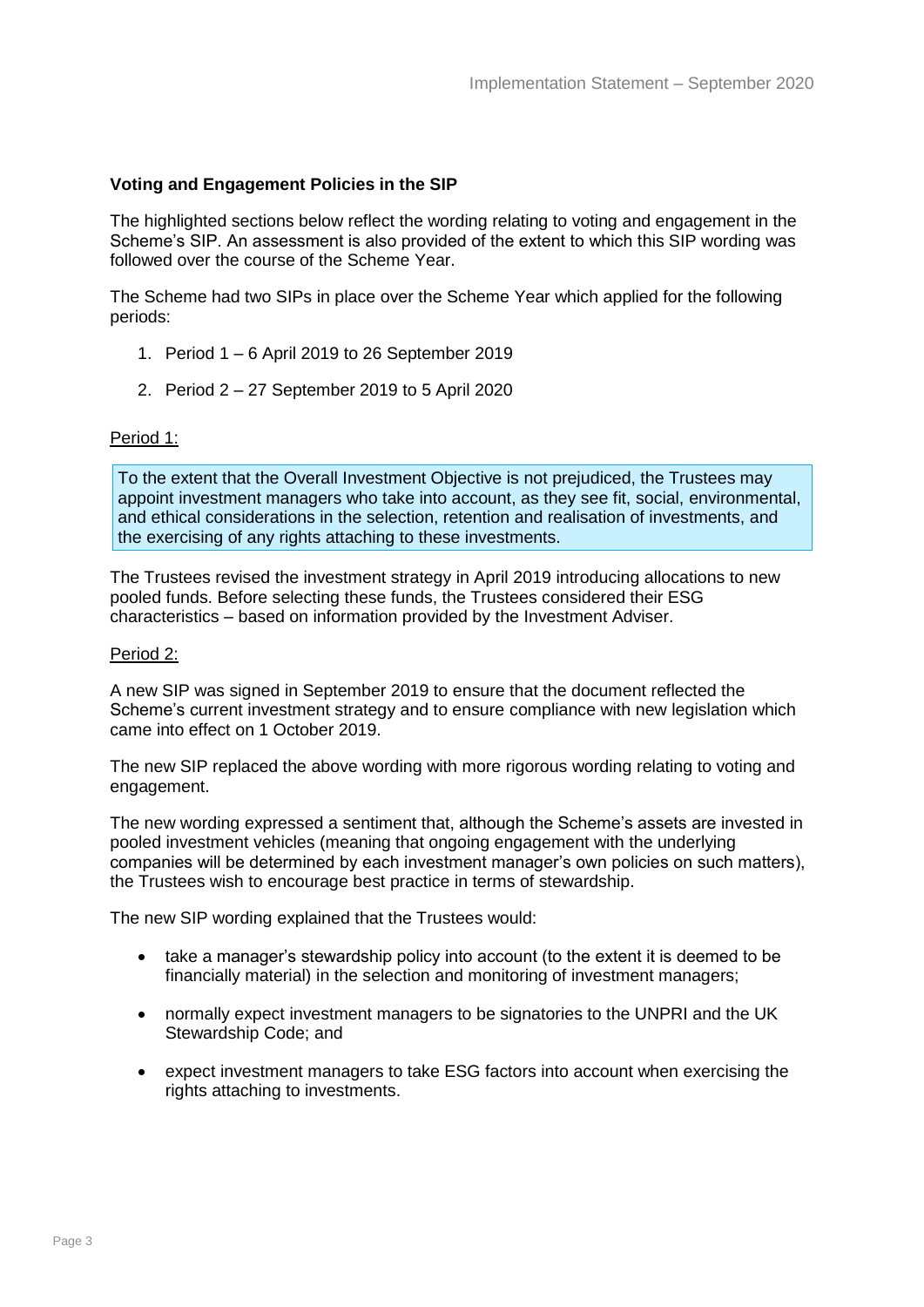The Trustees' assessment is that they have complied with the SIP wording over Period 2. In reaching this conclusion, the Trustees took the following points into consideration:

- No changes were made to the Scheme's investment strategy over Period 2.
- The Trustees, in conjunction with the Investment Adviser, considered the ESG position of the funds used by the Scheme in March 2019. This analysis included consideration of the pooled funds held at that time and those that were due to be introduced as part of changes made to the Scheme's investment strategy in April 2019.
- From 1 January 2020, the Investment Adviser has provided the Trustees with ongoing assessment of the ESG position of the pooled funds via an online investment monitoring service.
- In September 2020, the Investment Adviser provided the Trustees with an Annual Voting Report which provided an update on the stewardship approach adopted by LGIM and included analysis of the LGIM's voting record over the Scheme Year.

The Trustees have delegated responsibility for voting to LGIM. Having considered information provided by their investment adviser, the Trustees have concluded that LGIM maintains a transparent corporate governance policy which refers to the UK Corporate Governance Code. The Trustees also noted that LGIM remains a signatory to the UK Stewardship Code and the UNPRI.

The Trustees noted that LGIM updated their voting policies during the course of the Scheme year to encourage more diverse board structures and to vote against combined CEO and board director roles.

The Trustees also noted that LGIM tend to be more inclined to vote against management than is the case with many other investment managers.

The Trustees' overall assessment is that that LGIM's voting has been consistent with expectations.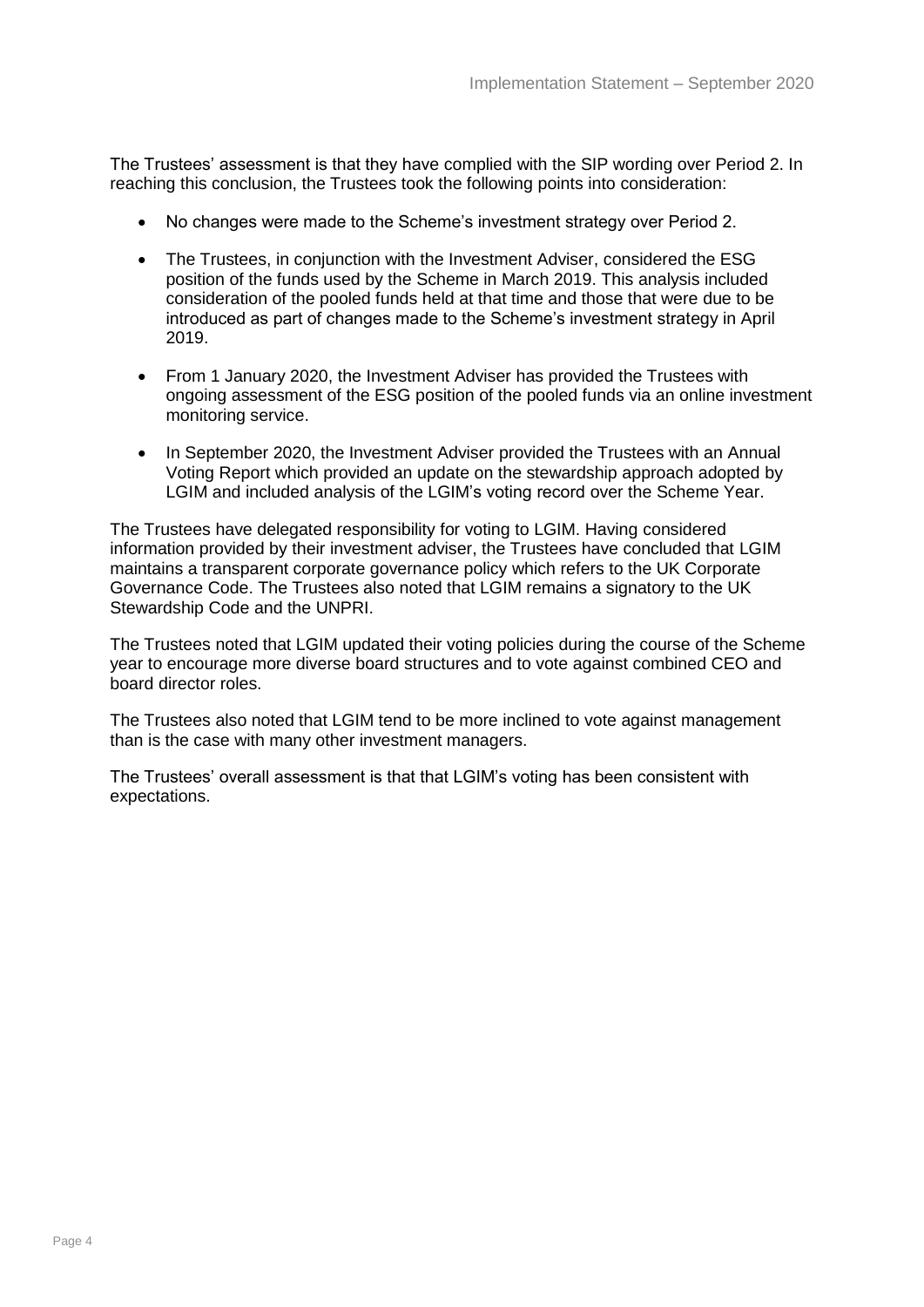# **The Investment Manager's Voting Record**

A summary of LGIM's overall voting record is:

| <b>Investment Manager</b> | LGIM               |
|---------------------------|--------------------|
| Period                    | Calendar Year 2019 |
| <b>Number of votes</b>    | 50,900             |
| <b>Split of votes:</b>    |                    |
| For                       | 83%                |
| <b>Against</b>            | 17%                |
| Did not vote/abstained    | 1%                 |

 $\overline{a}$ 

#### *Notes*

*Split of votes may not sum to 100% due to rounding*

*Based on votes over calendar year 2019 rather than the Scheme Year and it is based on LGIM's full voting record rather than votes related solely to the funds held by the Scheme.*

#### **Use of Proxy Investment Advisers**

| <b>Investment Manager</b>             | LGIM                                                                                                                          |  |  |  |
|---------------------------------------|-------------------------------------------------------------------------------------------------------------------------------|--|--|--|
| Who is their proxy voting adviser?    | <b>ISS and IVIS</b>                                                                                                           |  |  |  |
| How is the proxy voting adviser used? | ISS and IVIS provide research and<br>ISS administer votes. However, all<br>voting is determined by guidelines<br>set by LGIM. |  |  |  |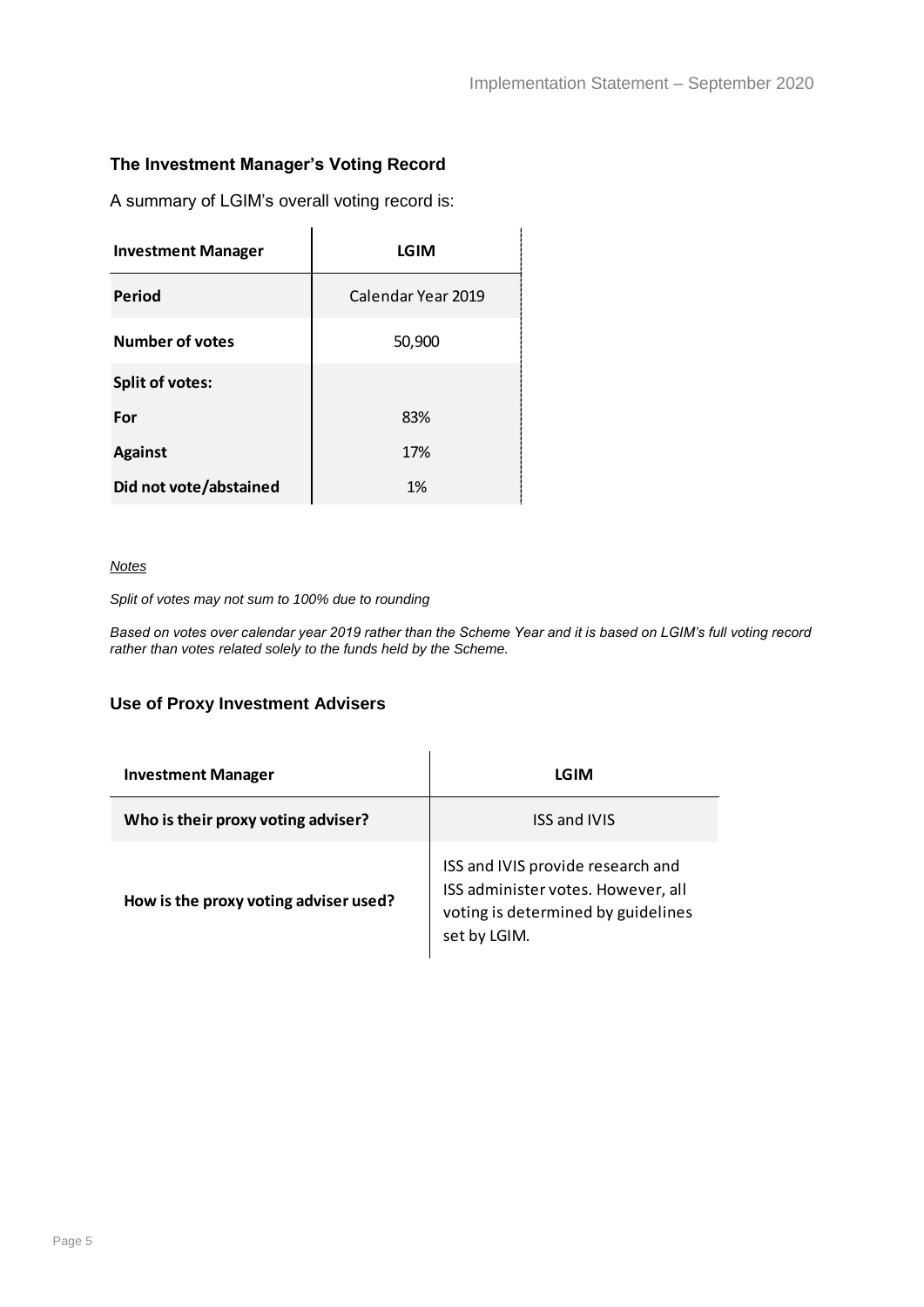# **Voting in Significant Votes**

Based on information provided by the Investment Adviser the Trustees have identified significant votes in eight separate categories. The Trustees considered votes to be more significant if they were closely contested. i.e. close to a 50:50 split for and against. A closely contested vote indicates that shareholders considered the matter to be significant enough that it should not be simply "waived through". In addition, in such a situation, the vote of an individual investment manager is likely to be more important in the context of the overall result.

The Trustees have analysed LGIM's voting data for stocks held within the pooled funds used by the Scheme and the Appendix provides a summary of how LGIM voted in the five most significant votes in each of the eight categories.

……………………………………………………………………….. Date: ……………………. Chair of the Trustees September 2020

Signed on behalf of the Trustees of the Radius Group Pension Scheme